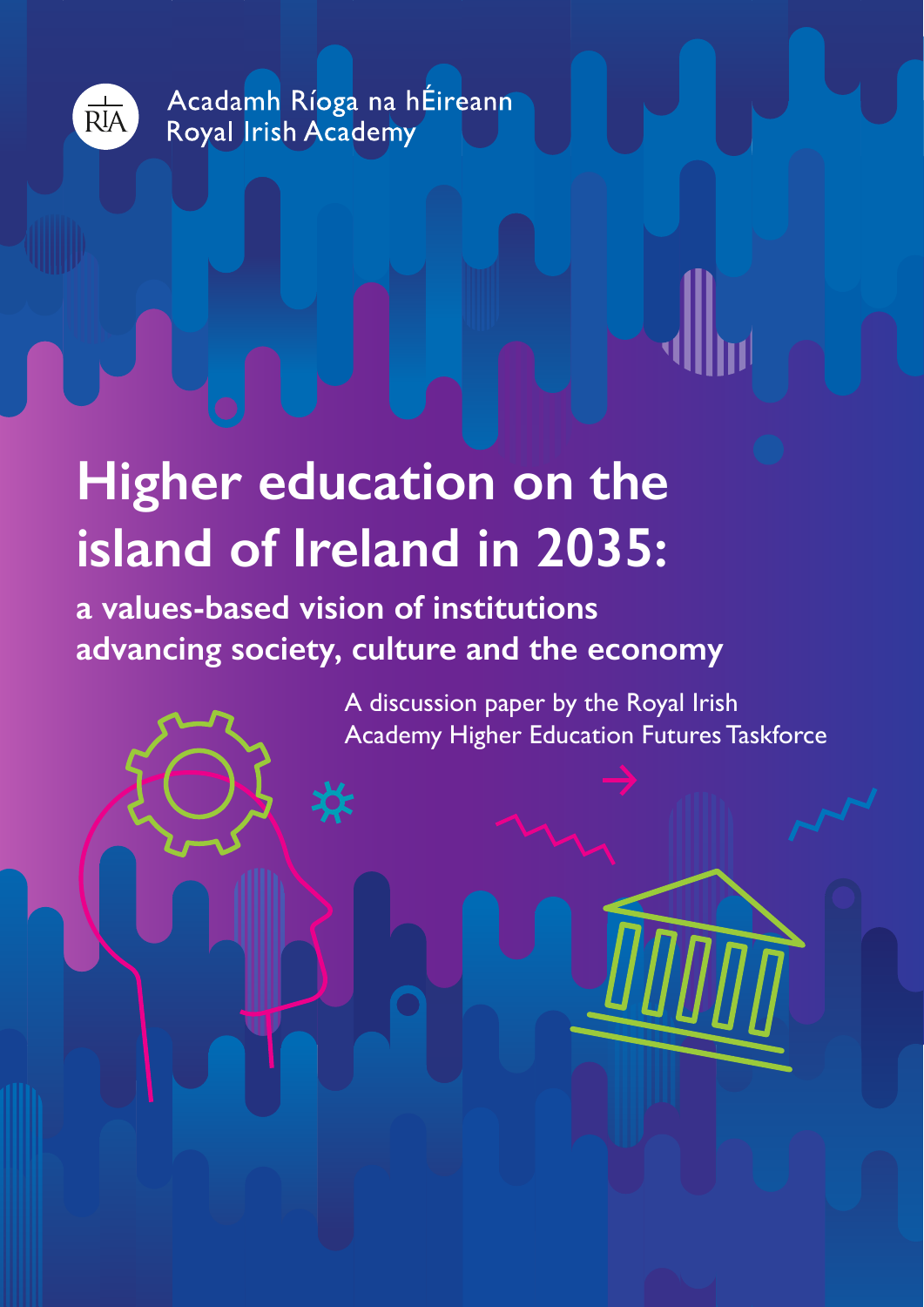## **PREAMBLE**

*In an era of rapidly changing and unprecedented global challenges, the landscape of higher education continues to evolve. The benefits of higher education are many, for the individual, for society and for the economy: from advancing knowledge and criticalthinking skills and improving health and life expectancy, to enhancing social cohesion and diversity and increasing the quality of civic life. However, the intensifying climate crisis and extreme environmental disruption; the displacement of millions of people and mass migration; demographic change and geopolitical instability; economic and social inequality and cyber-attacks on democracy, pose unprecedented global challenges requiring holistic and creative responses. Mastering these challenges will also galvanise the modernisation of the landscape of higher education on the island of Ireland, in Europe and globally.* 

*The Royal Irish Academy Higher Education Futures Taskforce was established in September 2020 to debate, identify and present a bold but viable vision for the higher education sector on the island of Ireland in the years ahead. The Taskforce paid special attention*  to the development of the higher education ecosystem over the longer term and how its development may affect and change the *policy and structural framework for higher education on the island of Ireland. How must we reshape higher education to meet changing societal needs and urgent global challenges?*

*Existing higher education policies date from 2009 (in Northern Ireland) and 2011 (in Ireland) but the landscape has changed substantially since that time. Recent drivers of change include: the development of technological universities; enhanced emphasis on linkages with the further education sector; commitment to greater north–south collaboration in higher education provision and research; the UK's departure from the European Union; new modes of delivery in the higher education sector, accelerated by the impact of the COVID-19 pandemic; and a growing awareness of the value of a strong science–policy dialogue.* 

*The establishment of the new Department of Further and Higher Education, Research, Innovation and Science (DFHERIS) in Ireland offers an exciting opportunity to refresh strategic priorities for higher education and research, and to develop further the immense reservoir of expertise and talent housed and nurtured within higher education on the island. These ambitions are bolstered by the Department for the Economy (Northern Ireland)'s long-term vision of a higher education sector that is vibrant and of international calibre; pursues excellence in teaching and research; plays a pivotal role in the development of a modern, sustainable knowledgebased economy; supports a confident, shared society; and recognises and values diversity.* 

*Informed by recommendations and analysis provided by over 100 organisations, stakeholders, interested parties and individuals in response to an extensive consultation exercise, the Taskforce has produced five papers on the future of higher education in Ireland and Northern Ireland. The titles of the five papers are:*

- *1) Higher education on the island of Ireland in 2035: a values-based vision of institutions advancing society, culture and the economy*
- *2) The future landscape of higher education*
- *3) Regions and place in higher education on the island of Ireland*
- *4) Equality, diversity and inclusion in higher education*
- *5) Re-imagining research and innovation in higher education in Ireland and Northern Ireland*

*This paper outlines a values-driven and ambitious vision for the future of HE on the island. Beginning with the values themselves, and their particular relevance to the decades ahead, the paper then outlines a vision whereby HE not only contributes strongly to economic, social and cultural development and wellbeing, but also advances a democratic society founded on rigorous analysis, evidence, truth, fairness and tolerance.*

*(October 2021)*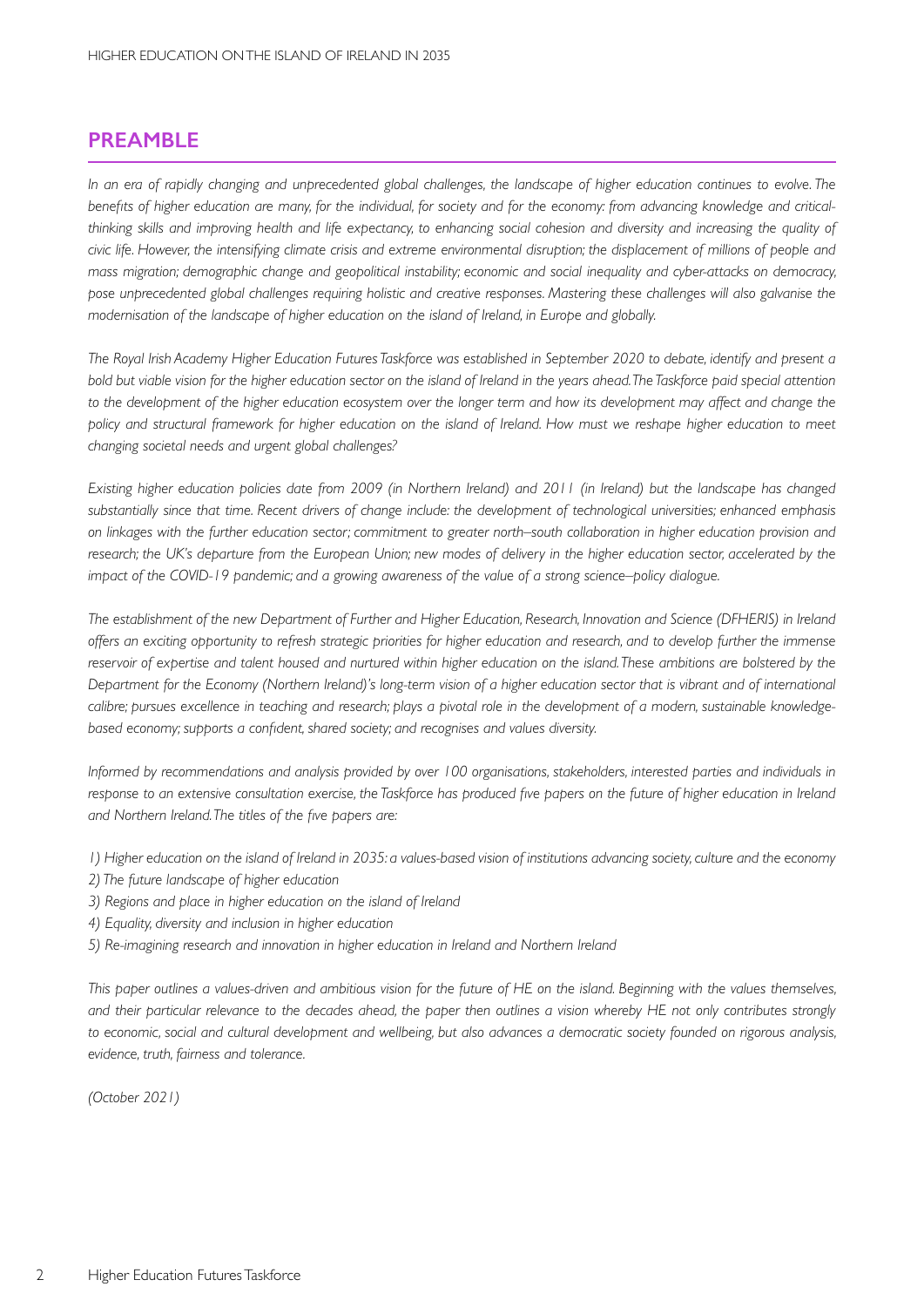## **CONTENTS**

| I. Introduction                                                    | ь               |
|--------------------------------------------------------------------|-----------------|
| 2. The decades ahead                                               | 6               |
| 3. Shared values                                                   | 6               |
| 4. A vision for higher education on the island in 2035             | 12.             |
| 5. Appendix: Members of the HE Futures Vision and Values sub-group | 13 <sup>°</sup> |
| 6. References                                                      | 14              |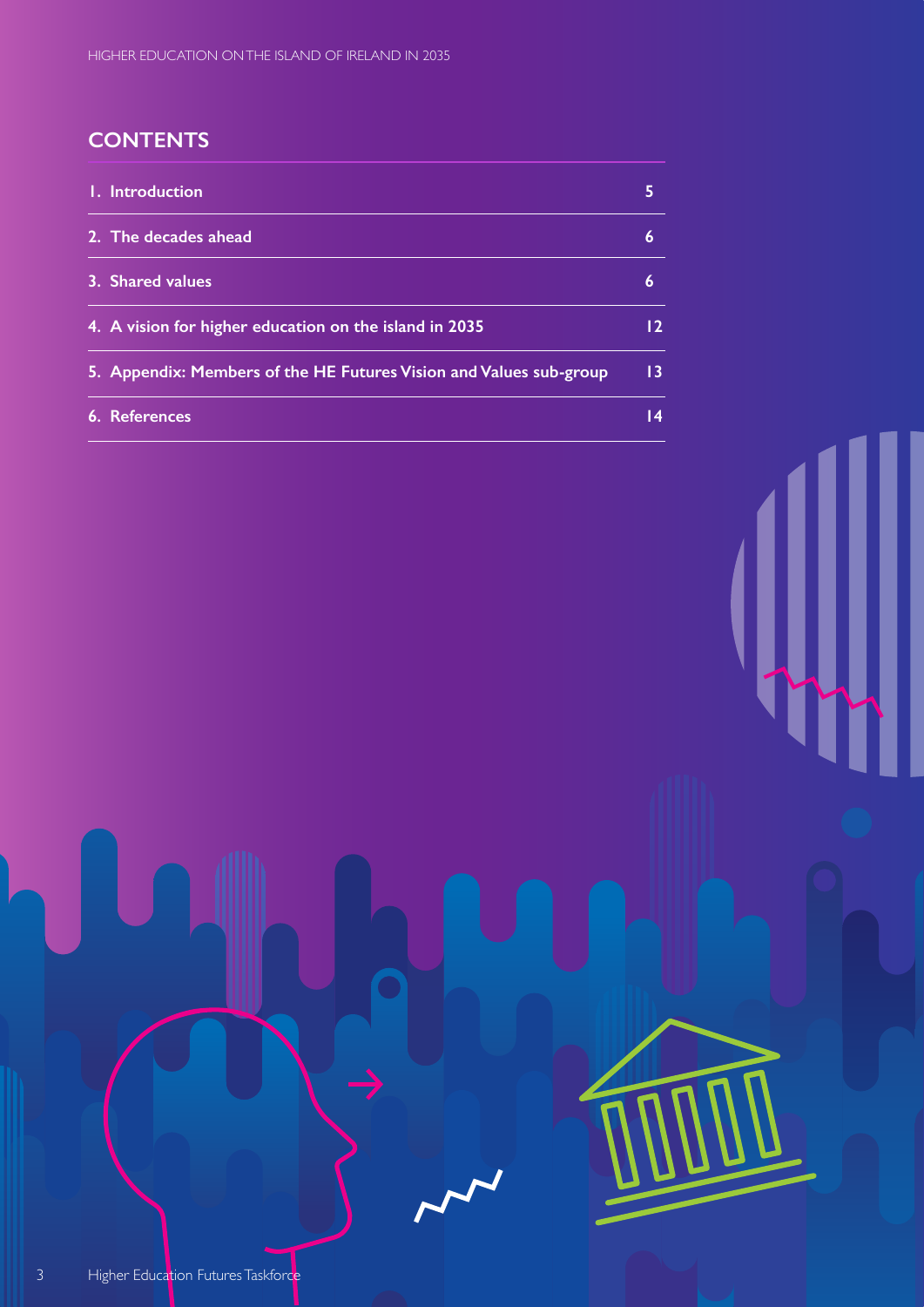## **ABBREVIATIONS**

| <b>AHSS</b>    | Federation of All European Academies                                         |
|----------------|------------------------------------------------------------------------------|
| <b>AHSS</b>    | Arts. Humanities and Social Sciences                                         |
| <b>DoE</b>     | Department of Economy, Northern Ireland                                      |
| <b>DFHERIS</b> | Department of Further and Higher Education, Research, Innovation and Science |
| <b>EDI</b>     | Equality, Diversity and Inclusion                                            |
| <b>FDI</b>     | Foreign Direct Investment                                                    |
| FE.            | <b>Further Education</b>                                                     |
| HE             | Higher Education                                                             |
| <b>HEA</b>     | Higher Education Authority                                                   |
| <b>HEIs</b>    | Higher Education Institutions                                                |
| <b>NISRA</b>   | Northern Ireland Statistical Records Office                                  |
| <b>OA</b>      | Open Access                                                                  |
| <b>OECD</b>    | Organisation for Economic Co-Operation and Development                       |
| <b>RIA</b>     | Royal Irish Academy                                                          |
| <b>SDGs</b>    | Sustainable Development Goals                                                |
| <b>SF DORA</b> | San Francisco Declaration on Research Assessment                             |
| TU             | Technological University                                                     |
| UKRI           | UK Research and Innovation                                                   |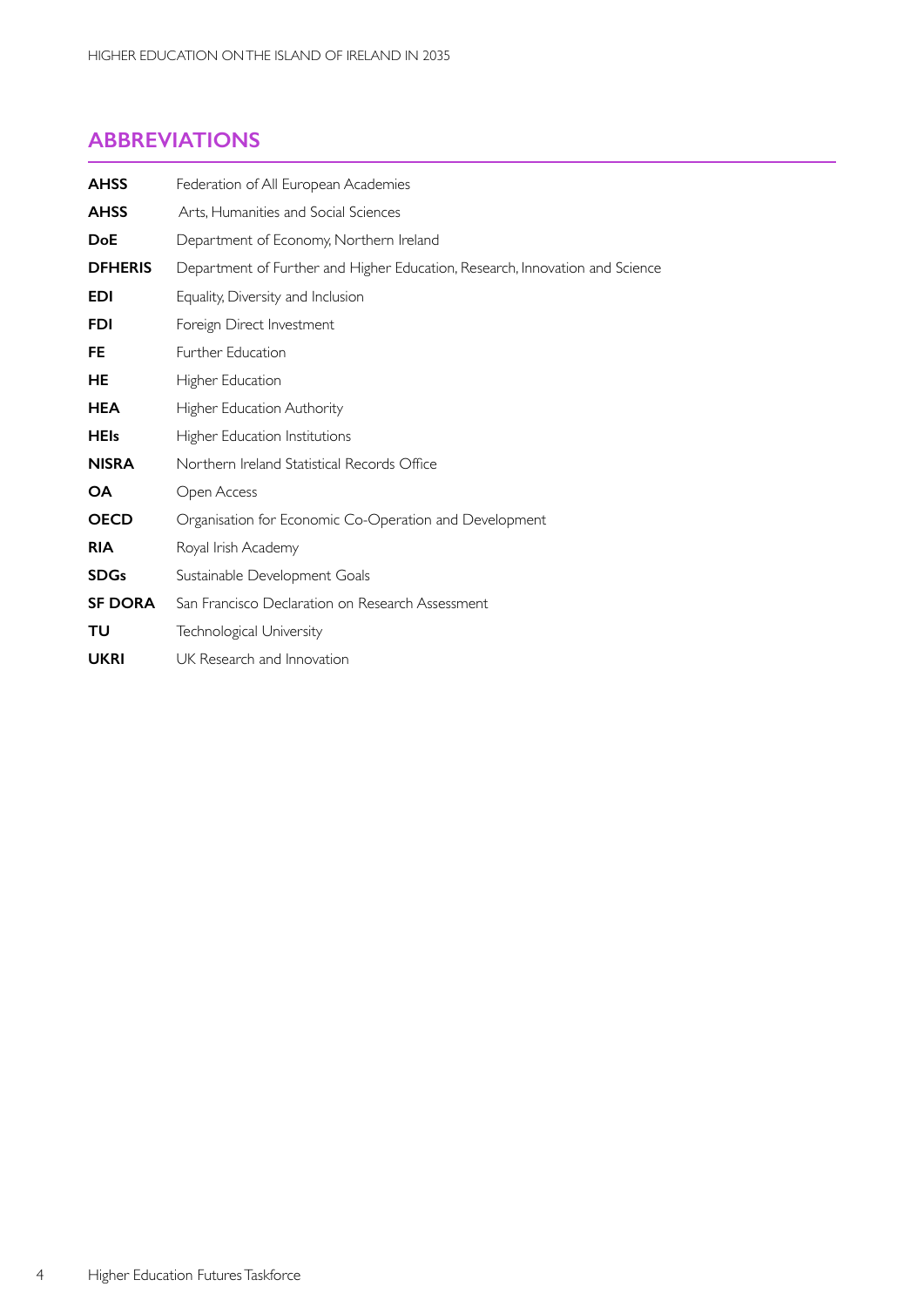## **1. INTRODUCTION**

*Universities are both apart from and a part of society. They are apart in the sense that they provide a critically important*  space for grasping the world as it is and – importantly – for reimagining the world as it ought to be ... But universities are *also a part of our societies. What's the point unless the accumulated knowledge, insight and vision are put at the service of the community? With the privilege to pursue knowledge comes the civic responsibility to engage and put that knowledge to work in the service of humanity.1* 

Speech by the President of Ireland, Michael D.Higgins.

Higher education (HE) has made significant progress across the island of Ireland over the last three decades. Participation and attainment rates in third level education have soared, accompanied by a significant widening and deepening of Ireland's research base and a corresponding growth in its global profile and impact. Moreover, this period has seen the development of significant academia–industry collaborations in specific areas of research and innovation, active engagement with civic society and an enhanced understanding of the contribution that higher education makes to local communities and regions. Higher education is a high value employer and a major driver of research and innovation in enterprise, culture and society on the island.

## **PARTICIPATION IN HE ON THE ISLAND OF IRELAND: AT A GLANCE**

**228,503 59,705**

**Total number of undergraduate and postgraduate (full- and part-time) enrolments in Higher Education Authority (HEA) funded higher education institutions (HEIs) in Ireland in 2018/2019**

**Northern Ireland domiciled students enrolled in Northern Ireland HEIs in 2019**

The island's HEIs are highly international in their outlook, attracting students,scholars and researchers to study and work.The majority of non-EU students enrolled in Irish HEIs are drawn from Asia and Nor thern America, with considerably smaller numbers from Africa, European countries other than EU member states, America South and Oceania.<sup>3</sup> Similarly in Northern Ireland HEIs, the majority of enrolments from outside the UK and Ireland are drawn from Asia (China, India, Philippines)<sup>4</sup>. Both jurisdictions have encouraged and developed significant levels of international academic and industrial collaborations both within and beyond the UK, Ireland and European Union, although UK–Ireland collaborations are particularly strong for HEIs in Ireland and Northern Ireland.<sup>5</sup>

The Royal Irish Academy (RIA) believes the three core missions of higher education – teaching and learning, research and innovation, and service to society – are vital to maintain and develop flourishing HE systems whose strengths and values will make a critical contribution to the achievement of shared ambitions, north and south, for prosperous, secure, socially cohesive societies and healthy democracies.<sup>6</sup> The island's HE systems will contribute to helping solve global challenges such as climate change and sustainability and help develop and encourage the take-up of appropriate island-wide initiatives and interventions to achieve these ambitions.

<sup>1</sup> Higgins, Michael D. Speech by the President of Ireland, Michael D. Higgins at the launch of the Irish Centre for Autism and Neurodevelopmental Research. 24 February 2012. Available online at https://president.ie/en/media-library/speeches/irish-centre-for-autism-nuig (accessed 10 September 2021)

<sup>2</sup> See reports from Higher Education Authority (HEA), 2018/2019 and Northern Ireland Statistical Records Office (NISRA/DoE) 2019.

<sup>3</sup> HEA Key Facts and Figures 2017/2018, p. 12 https://hea.ie/assets/uploads/2019/01/Higher-Education-Authority-Key-Facts-Figures-2017-18.pdf, (accessed 31.08.21)

<sup>4</sup> Depar tment for the Economy, Enrolments at UK HEIs: Nor thern Ireland Analysis 2019/2020, table 9d https://www.economy-ni.gov.uk/publications/ enrolments-uk-higher-education-institutions-northern-ireland-analysis-201920, (accessed 31.08.21)

<sup>5</sup> Royal Irish Academy, 2017, Research and higher education on the island of Ireland after Brexit. Report of the Royal Irish Academy Brexit Taskforce: https://www.ria.ie/sites/default/files/roi\_brexit\_report-\_e-version-1.pdf (accessed 31.08.21)

<sup>6</sup> This discussion paper was prepared by the Vision and Values sub-group of the Higher Education Futures Taskforce. A full listing of the sub-group's membership is provided in the Appendix.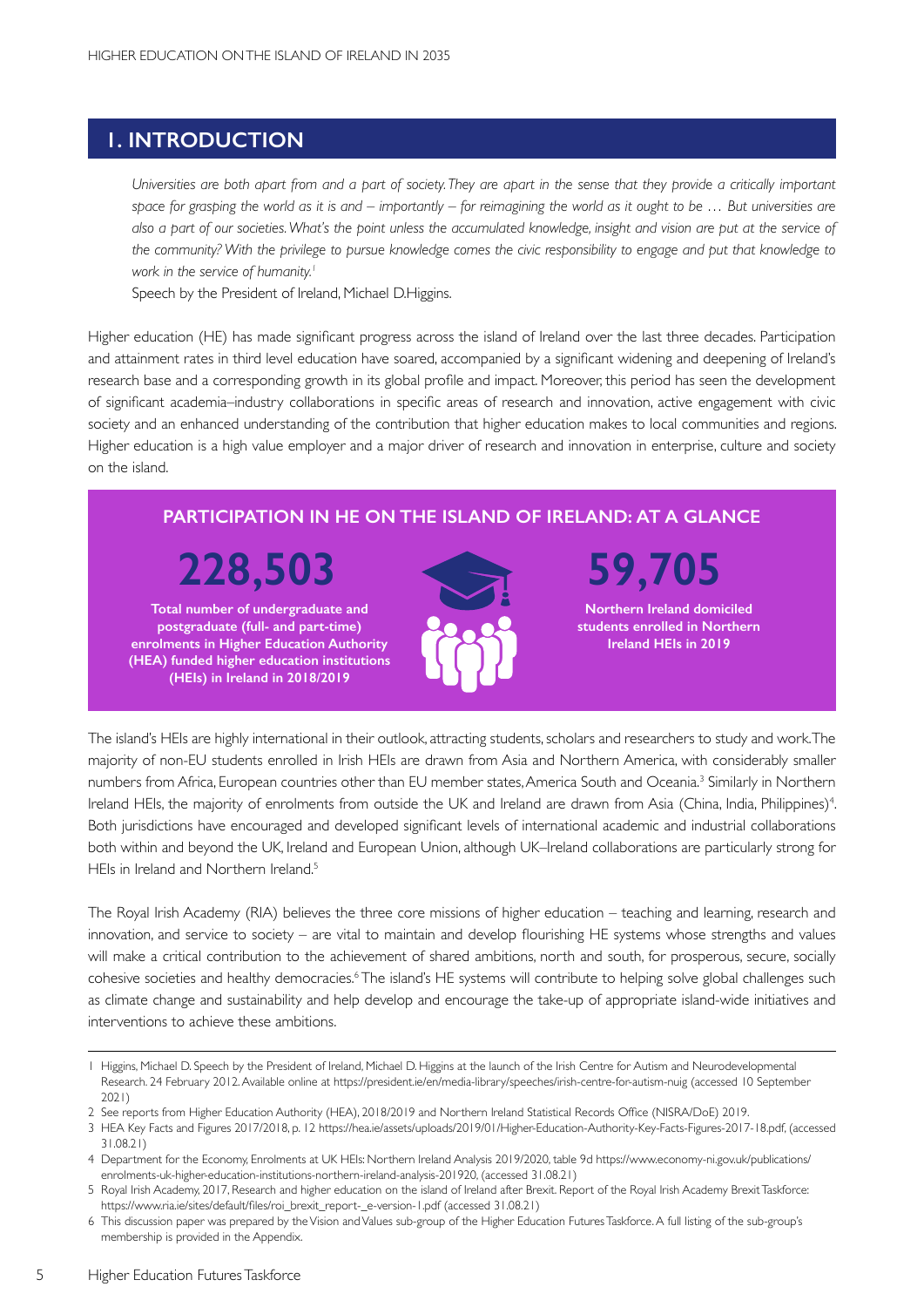## **2. THE DECADES AHEAD**

Experience tells us that attempting precise predictions of the future is a futile exercise. Nevertheless, there are evident trends and evolving issues that are likely to have a strong influence on the trajectory and shape of HE over the coming decades. Higher education on the island of Ireland will need to adapt and respond to these foreseeable global and regional factors, several of which are already impacting upon the delivery, structure and priorities of higher education.These include:

- Post-pandemic societal changes and norms.
- Ubiquitous digitalisation and its impact on teaching and learning in HEIs.7
- The rapidly evolving nature of work ('the future of work') and the preparation of students for jobs that do not yet exist.<sup>8</sup>
- An increasing emphasis on flexible modes of learning and the move to a hybrid campus concept, embracing both physical and virtual spaces.<sup>9</sup>
- The unbundling of traditional academic qualifications into units of learning such as micro-credentials to assist lifelong learning and employability.<sup>10</sup>
- The impact of a greater use of technology including learning analytics and artificial intelligence in the delivery of higher education teaching and learning and its impact upon pedagogical practices and outcomes and student experiences.<sup>11</sup>
- The crucial role that education, research and innovation will play in developing awareness, understanding and societal consensus around the opportunities and challenges required to respond to global climate change and environmental degradation, as expressed through initiatives such as the European Green Deal.<sup>12</sup>
- Challenges to democratic values and the functioning of a democratic society including the rise of populist politics, misinformation, disinformation and malinformation.<sup>13</sup>
- The competition for public funding in a context where national governments will be faced with many challenging priorities (e.g. healthcare, ageing demographic, climate action etc.)

A more in-depth discussion on these and related issues is provided in the RIA Higher Education Futures Taskforce position paper 'Future landscapes of higher education.'<sup>14</sup>

## **3. SHARED VALUES**

Higher education will face many challenges in the decades ahead. In the process of envisioning an ambitious future where HEIs on this island will adapt successfully to those challenges and play a central role in advancing society and the economy, submissions to the RIA's Higher Education Futures Taskforce emphasised consistently that a framework of strong values should underpin that vision of the future.

<sup>7</sup> OECD, 2020, Digitalisation today: Benefits and risks for teaching and learning. Key messages, https://www.oecd.org/education/higher-education-policy/ Digitalisation-today-webinar-key-messages.pdf, (accessed 31.08.21)

<sup>8</sup> Slade, C., 2017, 'New world of work: are universities preparing students for future careers?',Times Higher Educationhttps://www. timeshighereducation.com/hub/pa-consulting/p/new-world-work-are-universities-preparing-students-future-careers

<sup>9</sup> European Universities Association, 2021, Universities Without Walls. AVision for 2030 https://eua.eu/downloads/publications/universities%20 without%20walls%20%20a%20vision%20for%202030.pdf, (accessed 03.09.21)

<sup>10</sup> European Commission, 2020, A European approach to micro-credentials. Background paper for the first meeting of the consultation group on microcredentials: https://ec.europa.eu/education/education-in-the-eu/european-education-area/a-european-approach-to-micro-credentials\_en, (accessed 03.09.21)

<sup>11</sup> Bates, T., Cobo, C., Mariño, O. and Wheeler, S., 2020, 'Can artificial intelligence transform higher education?', International Journal Educational Technology Higher Education, 17, 42 (2020): https://doi.org/10.1186/s41239-020-00218-x

<sup>12</sup> The European Green Deal aims to make Europe climate neutral by 2050, boost the economy through green technology, create sustainable industry and transport and cut pollution (https://ec.europa.eu/reform-support/what-we-do/green-transition\_en)

<sup>13</sup> ALLEA. 2021, Fact or Fake? Tackling science disinformation. Discussion Paper, accessed at, https://allea.org/portfolio-item/fact-or-fake/, (accessed 03.09.21)

<sup>14</sup> RIA, 2021 RIA Higher Education Futures Taskforce position paper, 'Future landscapes of higher education', https://www.ria.ie/policy-and-international-relations/higher-education-and-research-policy/higher-education-futures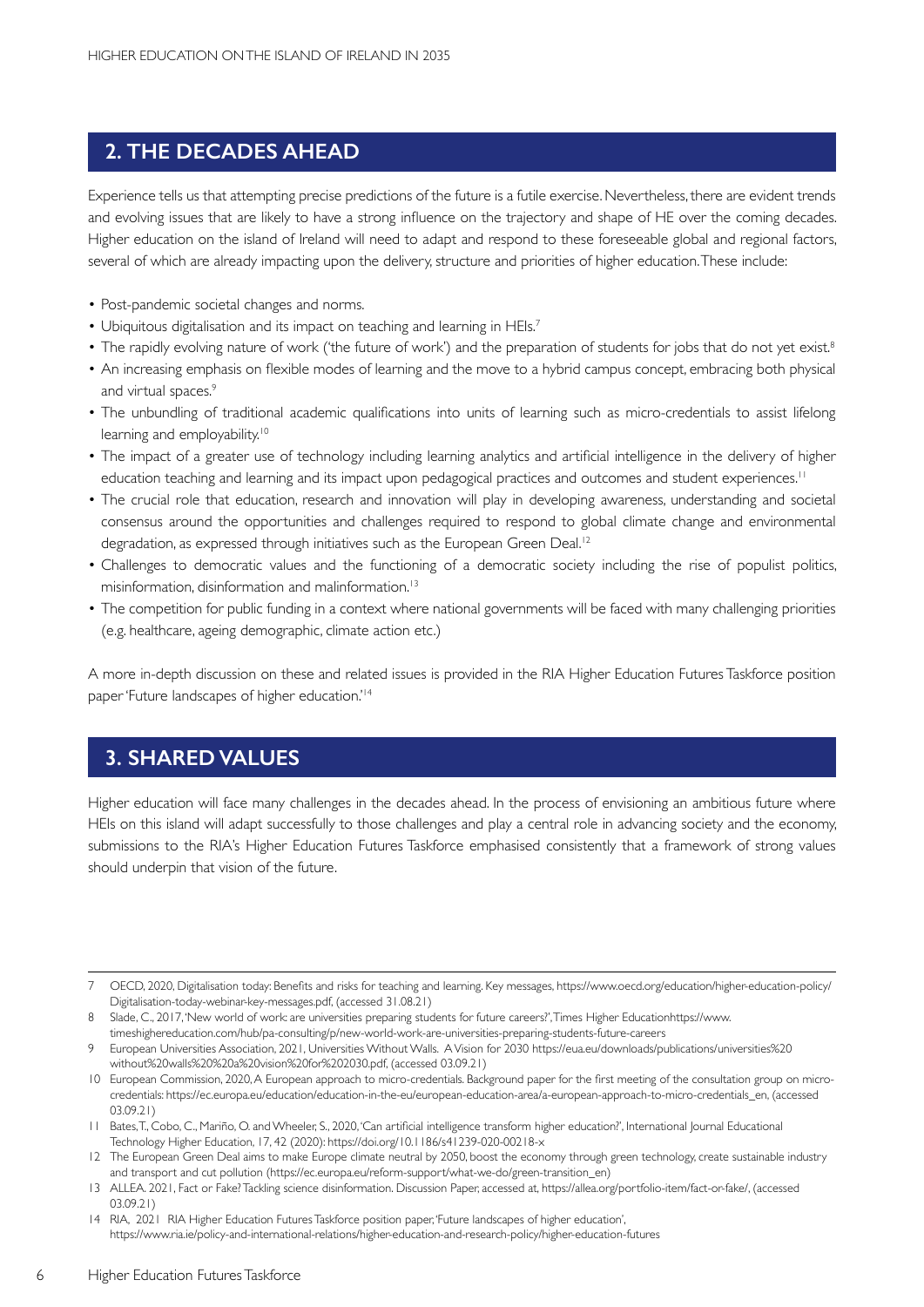As a result, ten core values are proposed in this paper:

- **1. A commitment to excellence across the core missions of higher education**
- **2. A commitment to equality, diversity and inclusion**
- **3. A commitment to delivering value for society**
- **4. A commitment to educational opportunity**
- **5. A commitment to sustainable and equitable development**
- **6. A commitment to engagement and partnership**
- **7. A commitment to furthering the all-island dimensions of tertiary education**
- **8. A commitment to the global dimension of higher education**
- **9. A commitment to academic freedom and research integrity**
- **10. A commitment to institutional autonomy**

### **1. A commitment to excellence across the core missions of higher education**

Excellence in teaching and learning, scholarship, research and innovation, and civic engagement are essential drivers of an informed society, a vibrant culture, and a flourishing economy.

Talent will continue to be the greatest asset to this island. It will be critical to our future success that, through our actions, we merit a reputation for excellence in teaching and learning, underpinned by an ongoing commitment to innovations in those areas.The primary focus should be on fostering the development of rounded and adaptable individuals with a broad range of attributes that will enable them to contribute strongly to society as engaged and informed citizens and to their chosen workplace as creative and analytical thinkers.

High quality research and scholarship is the hallmark of an excellent university. The ability to draw on expertise across a broad range of disciplines from the sciences, arts, humanities and social sciences (AHSS) is essential for understanding and tackling the major challenges that will confront Ireland and the world in the decades ahead. Open research, research integrity and transdisciplinary research will be key foundations in maximising the impact that research will have in developing robust responses to these challenges.The RIA Higher Education FuturesTaskforce position paper'Re-imagining research and innovation in higher education in Ireland and Northern Ireland' offers a fuller consideration of the future of research and innovation on the island to 2035.

Implementation of the concepts of 'distributed excellence' and 'smart specialisation' has the potential to significantly enhance the spread and impact of higher education across the island.<sup>15</sup> As a principle, distributed excellence is based on a broad foundation of high quality basic and frontier research and recognises local access to a high performing HEI as the sine qua non for social cohesion and competitive regional economic innovation.<sup>16</sup> It respects and acknowledges the strength and value brought by a diversity of providers and HEIs to a flourishing higher education system.

Smart specialisation will also enable higher education to achieve its maximum contribution to local, regional and national advancement. This innovative approach aims to boost growth and jobs by enabling each region to identify and develop its own competitive advantages and involves the prioritisation of funding in areas where regions/institutions could have a competitive advantage.17 A particular aim of smart specialisation is to leverage higher education as a key asset in boosting regional growth including that driven by cultural as well as industrial development, achieving individual potential through access to higher education, and green and digital transitions.The RIA Higher Education Futures Taskforce paper 'The role of regions and place in higher education across the island of Ireland in 2035' offers a more detailed consideration of these issues.

7

<sup>15</sup> See the RIA Higher Education Futures discussion paper, Future landscapes of higher education' for a fuller discussion on this. Available at: https://www. ria.ie/policy-and-international-relations/higher-education-and-research-policy/higher-education-futures

<sup>16</sup> Duda, G. 2018. 'Distributed excellence: a model for European higher education'. University World News, 16 November https://www. universityworldnews.com/post.php?story=20181116095806949, (accessed 03.09.21)

<sup>17</sup> Smart Specialisation Strategy'. Department of Enterprise,Trade and Employment. https://enterprise.gov.ie/en/What-We-Do/Innovation-Research-Development/Smart-Specialisation/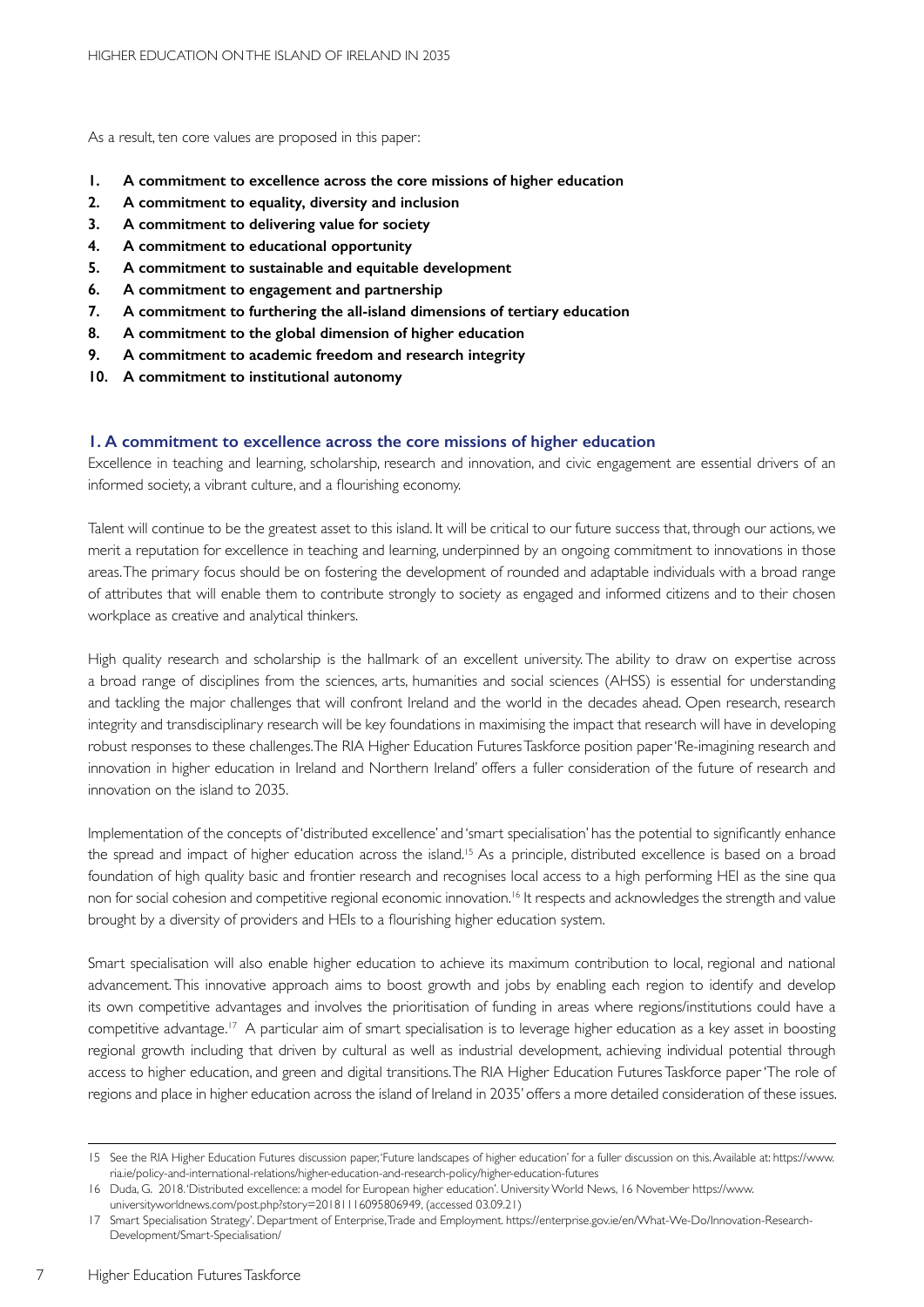#### **2. A commitment to equality, diversity and inclusion**

TheTaskforce identifies three key areas in which equality,diversity and inclusion (EDI) should be prioritised in higher education:

- As reflected in the composition of students, staff and higher education leadership
- As reflected in the operation and governance of HEIs
- As reflected in the lived experience of those who participate in higher education

EDI is a value in, and of, itself which should be embedded in institutional strategies, national policies and sectoral actions.

Higher education systems are strengthened by embracing a diversity of people, disciplines, research and contributions. HEIs will need to address a legacy of under-representation of certain groups of people within the student and staff population, with a particular focus on senior management and leadership roles. They should foster a culture of EDI, underpinned by principles of human rights with inclusivity understood to be a 'whole-of-institution' responsibility. The role of curriculum design and content in supporting inclusivity will be widely accepted and higher education will consider new modes of designing and delivering the curriculum so that it is responsive to different learning styles.<sup>18</sup>

HEIs will build communities that reflect diversity in terms of gender, race and ethnicity, ability and disability, disciplines and fields of study, independent scholars and research teams, from early career to senior academics, curiosity-driven inquiry to application-driven innovation, and those whose work is rooted in local and community and international challenges.

#### **3. A commitment to delivering value for society**

*'The university of the future will derive its right to exist primarily from being active in the world and by producing knowledge for the world.'19*

HEIs have the privilege and responsibility of creating and disseminating knowledge. In the decades ahead, with the increasing significance of a knowledge-dominated society and economy, HEIs will have to place an enhanced emphasis on the effective communication of knowledge and insights and, where relevant, the efficient translation of knowledge into societal and economic benefit. HEIs' role as guardians and reservoirs of knowledge and expertise will be ever more prominent in the 21st century and higher education has a critical role to play in countering misinformation and false information which now pose a serious challenge to evidence-based decision-making, science communication and democratic values and practices.

Higher education will take on a much more ambitious vision for knowledge transmission beyond the campus. It is in a unique position to raise scientific and media literacy, counter disinformation and misinformation and encourage open conversations and dialogue on the knowns and unknowns of evidence as it applies to pressing public policy issues and societal concerns.

HEIs will have to continually adapt their teaching and learning to ensure that they are responsive to the concerns and motivations of their students and wider society. Higher education must endeavour to equip learners with the skills, attributes and knowledge they need to understand and help develop the solutions to the challenges facing mid-21st century society and to be active, informed citizens.

HEIs should build relationships in and across communities on the island in order to be better informed and more inclusive in how problems are defined and solutions found. We need to encourage the participation of researchers in local, national and global research networks, policy for research and research for policy fora to build recognition of the wealth of knowledge and scholarship on the island of Ireland and to ensure that solutions at the global level are informed by a diversity of voices and perspectives.

<sup>18</sup> A fuller discussion on EDI and related issues is provided in the RIA Higher Education Futures Taskforce position paper on equality, diversity and inclusion, which focuses on the impact of EDI issues on undergraduate and postgraduate students, postdoctoral researchers, academic staff and technical and support staff.

<sup>19</sup> Van der Zwaan, Bert. 2017. Higher Education in 2040: A Global Approach. Amsterdam University Press, www.jstor.org/stable/j.ctvfp63n9.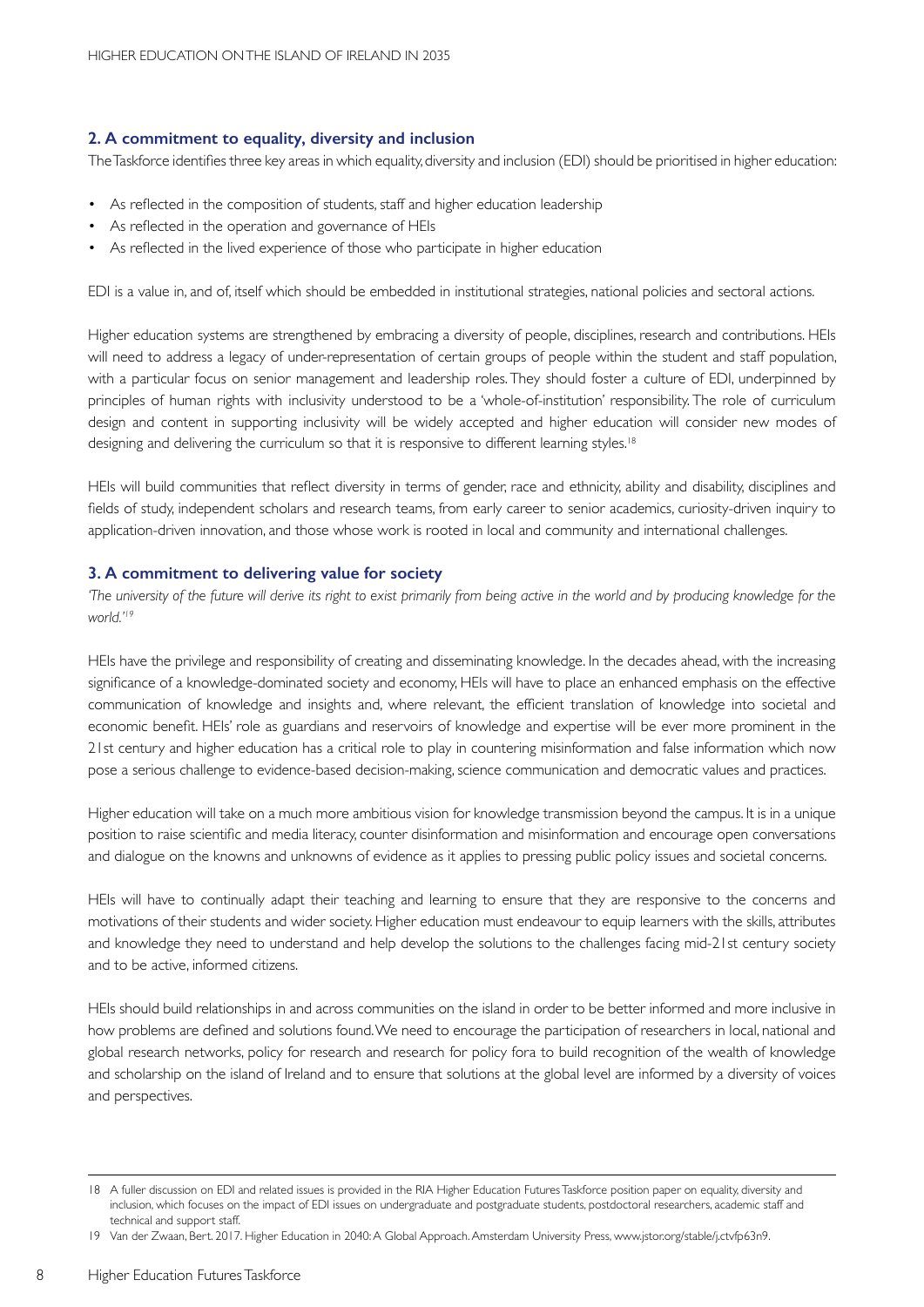#### **4. A commitment to educational opportunity**

Higher education is a transformative agent for society, for the economy and for culture but most of all for the individual. Access to, and participation in, an inclusive, integrated, high quality higher education system will have a tremendous positive impact on students' futures and their potential contribution to a prosperous, stable and socially cohesive society.

Striking differences remain within regions and cities across the island in terms of who progresses to, and benefits from, higher education, particularly when viewed through the lens of ethic grouping or social class. The higher education sector of 2035 must have addressed these imbalances and extended the benefits of higher education more widely if it is to realise higher education's contribution to greater social cohesion and prosperity on the island.This requires affirmative actions by government, north and south, and greater collaboration by the HEIs and further education (FE) institutions in each region to reduce the economic and social disadvantages that exist to varying degrees in different regions of the island.

The Taskforce's vision is for a higher education system with multiple access and transition pathways into higher education available for students of all ages, north and south. This system will embrace more inclusive modes of provision that will respond to the needs of many different cohorts of learners, particularly those returning to education after a long absence or those pursuing it through pathways other than those followed by the more typical school-leaver cohort. It will create oppor tunities through hybrid models of delivery, new means of accumulating qualifications (e.g. via micro-credentials and educational passports) and increasing the variety of routes through which students can access higher education. The objective will be to provide flexible access to lifelong learning opportunities to facilitate new learners and returning learners who wish to refresh their skills or reskill.

#### **5. A commitment to sustainable and equitable development**

In the context of environmental sustainability and tackling the greatest challenges facing global society in the coming decades, HEIs have a particular responsibility in leveraging all of their expertise and assets to play a central role. They will need to become 'exemplar institutions', showing the way forward for wider society in terms of operational practices and ambitious carbon neutrality commitments. They will need to make radical changes to curriculum content and research priorities, integrating sustainable development issues into all aspects of teaching, research and service. 20

HEIs have been quick to recognise the relevance and importance of engaging with the UN Sustainable Development Goals.<sup>21</sup> Higher education systems in the future will be expected to demonstrate significant leadership in respect of these goals. Sustainability as a key value will:

- Change the institutional practices of higher education.
- Challenge the modus operandi of international research practices and networking.
- Drive change in curriculum design and delivery to help people think and behave in ways that foster a more sustainable planet.<sup>22</sup>

Taken together these changes will form much of the basis of transformation for sustainability in higher education. <sup>23</sup> The HEI of 2035 will be an early adopter of the knowledge and innovation produced by its communities as it moves to meet its responsibilities in areas such as reducing energy consumption, protecting and enhancing water quality and supply, reducing waste and achieving net zero carbon.

#### **6. A commitment to engagement and partnership**

The era of the 'Ivory Tower' university is over.The value and contribution of the third mission of higher education, namely societal engagement and service to the community, will grow sharply in significance in the decades ahead.

9

<sup>20</sup> Blessinger, Patrick., Enakshi Sengupta and Makhanya, Mandla., 2018. 'Higher Education's Key Role in Sustainable Development. University World News: The Global Window on Higher Education. https://www.universityworldnews.com

<sup>21</sup> The 17 UN Sustainable Development Goals recognise that ending poverty and other deprivations must go hand-in-hand with strategies that improve health and education, reduce inequality and spur economic growth – all while tackling climate change and working to preserve our oceans and forests. See https://sdgs.un.org/goals

<sup>22</sup> Blessinger, Patrick., et al, Op cit.

<sup>23</sup> Žalėnienė, I. and Pereira, P. 2021. Higher education for sustainability: a global perspective. *Geography and Sustainability* (2), 2, 99–106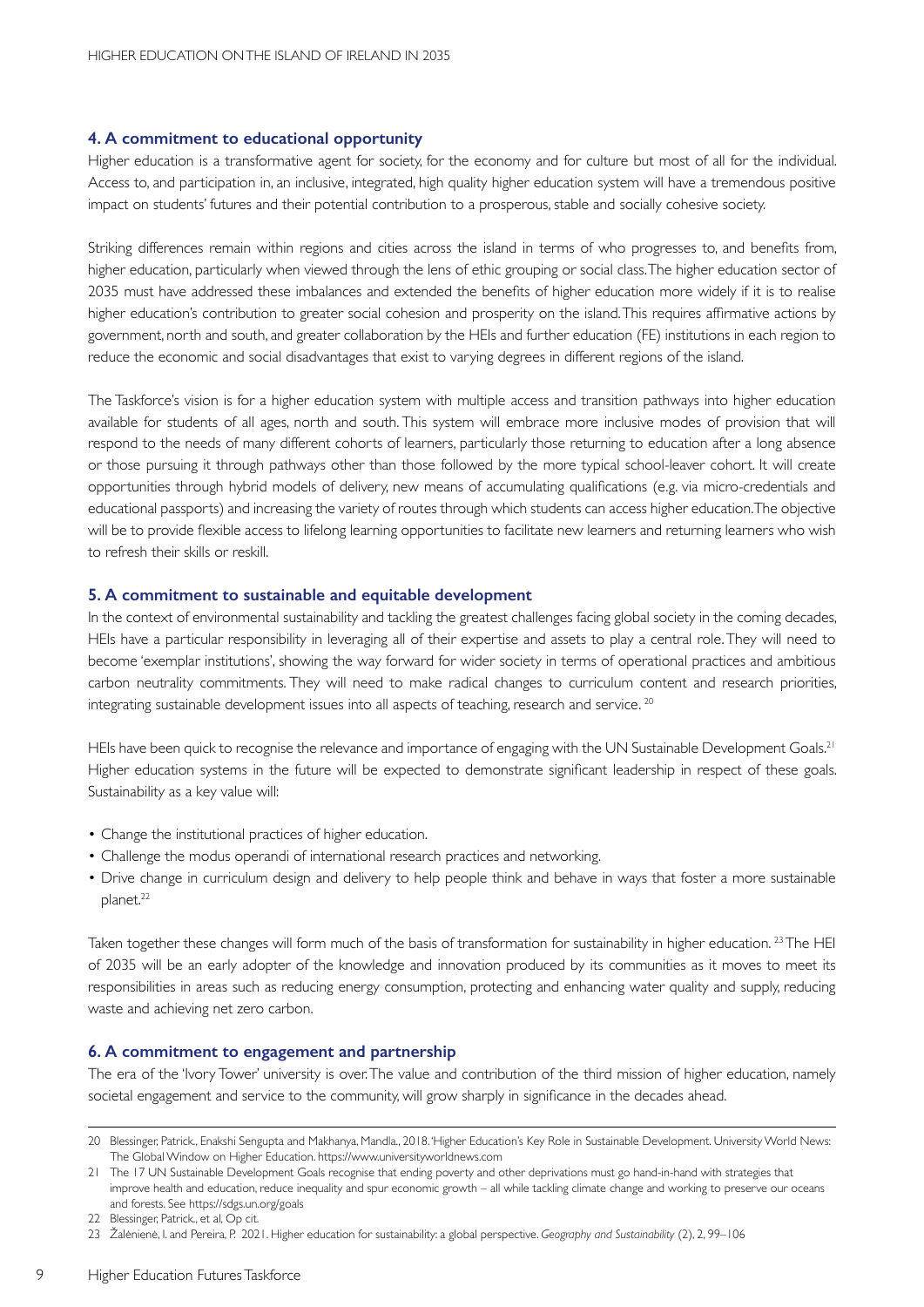The public legitimacy of public HEIs will derive from the success with which they carry out their role as:

- • Trusted, independent sources of knowledge and information to inform societal discussion and decision-making.
- Fora for independent, unbiased debate and exploration of differing perspectives, committed to upholding democratic values.
- • Agents for 'engaged research' involving citizens in wider society in the ar ticulation of problem statements for, and as participants in, research projects.

More active engagement and partnerships with other elements of the education system will become increasingly important over the decades ahead in recognition of the critical significance of a coherent approach to talent development at all steps along the education continuum and for early career researchers. A seamless integration of education pathways and opportunities across HE and FE will be particularly important.

Partnerships form an essential element of successful research.The COVID-19 pandemic has highlighted the interdependence of multiple spheres of activity and communities, the importance of co-operation and resource sharing, internationally, interregionally and inter-institutionally, and the fundamental necessity of building caring communities.

#### **7. A commitment to furthering the all-island dimensions of tertiary education**

Across the higher education sector on this island, there is strong support for greater collaboration in higher education and research, and for increased interaction and sharing of resources between the higher and FE sectors.This value elicited very strong support across submissions and consultation inputs to the RIA Higher Education Futures Taskforce. The rationale underpinning these contributions focused on the following elements:

- The benefit of an integrated support system to underpin the needs of the knowledge-based economy.
- The growth in higher education offered by the further education sector in partnership with local universities opening access.
- Enhancing mobility opportunities for students and staff.
- Leveraging synergies for mutual benefit across the core missions of higher and further education.
- Avoiding unnecessary duplication of expensive resources and capital infrastructure.
- Enhancing Foreign Direct Investment (FDI) attractiveness for the island.
- • Contributing to mutual cultural awareness and promoting social and cultural cohesion and understanding.
- • Creating an exemplar of cross-jurisdictional (transnational) mutual recognition and sharing of new learning modules and qualifications.

The Taskforce expressed support for the establishment of a joint Northern Ireland Executive-Irish Government advisory council to optimise the potential for strategic and planned development in higher and further education, and in research, on a nor th–south and east–west basis. <sup>24</sup> Such a council would provide advice to the governments on strategic priorities, funding issues, and policy and planning for all aspects of tertiary education and research.

#### **8. A commitment to the global dimension of higher education**

Although the HEIs on this island already have a strong global outlook and engagement, this dimension will become even more important in the decades ahead. The challenges faced by global society are greater than any one discipline or field of study within the island can resolve even when working together. Multifaceted, multidisciplinary collaboration that brings the best expertise from many nations together will be necessary to tackle the complex problems facing us.

Our future vision for higher education needs to be more collaborative and outward facing, with a particular emphasis on building the capacity of researchers to engage with international collaboration and normalising international student mobility.

<sup>24</sup> Since 1999, certain powers previously held by the UK Parliament and HM Government have been devolved to Scotland, Wales and Northern Ireland. Devolved powers are decisions that are taken in the devolved administrations, for example in policy areas such as education, health and social care, agriculture, the environment and tourism. Policy areas where HM Government remains responsible include international relations and defence, research councils and UK research and innovation. This means that only the UK parliament and government can make decisions on these matters (UK Parliament, 2021).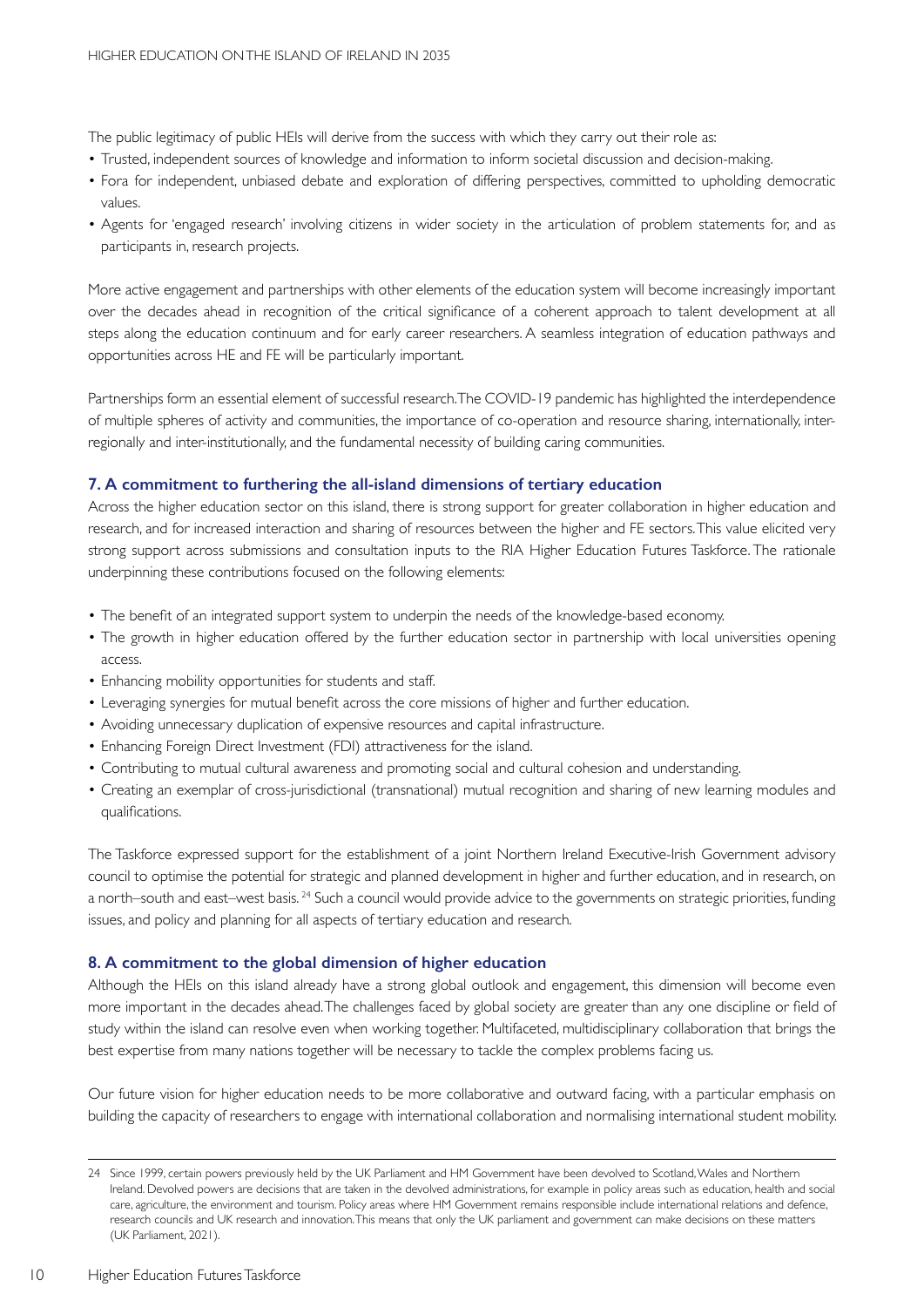The opportunities available to higher education will differ by jurisdiction with those in Northern Ireland continuing to align, as appropriate, with UK-wide R&D policies and programmes as set by UK Research and Innovation (UKRI), whereas those in Ireland will align with national and European Union policies and programmes. Horizon Europe, the European Research Area and the European Universities Initiative will be major drivers of change and practice.These multilateral frameworks will encourage and support greater strategic and transnational collaboration and co-operation in the delivery of higher education.

The very nature of research is experiencing significant cultural changes at the global level. Higher education on the island must recognise and show leadership in responding to these changes, most par ticularly those brought about by the adoption of the San Francisco Declaration on Research Assessment (SF DORA) principles, open research, citizen science and codesign and co-production of research.25 The small open nature of the island's higher education system offers great potential to develop actions in respect of each of these areas and to demonstrate the island's agility, flexibility and inherent willingness and capacity to innovate in how we do, assess and use research.

The soft diplomatic power of higher education and research collaboration offers much potential to support the island's future.The rich web of international networks and relationships developed by the island's researchers and students should be recognised for its potential in supporting global dialogue and as a means of positively engaging with other political and cultural systems.

#### **9. A commitment to academic freedom and research integrity**

The principle of academic freedom is an essential, and indeed defining, element of HEIs. This principle means that both academic staff and students can engage in intellectual debate without fear of censorship or retaliation.Among other features, this preserves the intellectual integrity of higher education and thus serves the public good.

In a highly open society that protects individual rights and freedom of expression, there will be many voices and sources of information competing to influence public opinion and policy.<sup>26</sup> Researchers are highly trusted by the public as repeatedly evidenced in global and national surveys.<sup>27</sup> Higher education has a responsibility to:

- • Communicate openly, honestly and with humility, acknowledging the boundaries to what can be definitively concluded at a moment in time.
- Explain how scientific practice works.
- Educate society on how to recognise authentic, credible and trustworthy science.

This trust and legitimacy should not be taken for granted. Protecting this value into the future requires a commitment to:

- Academic freedom, good research practices and high ethical research standards.
- Protection of the freedom of individual students to learn without interference from external sources.
- • Protection of the freedom of scholars to pursue knowledge and communicate their research knowledge and findings to society without undue interference from external sources.
- Protection of society's trust in the legitimacy, independence and integrity of higher education.

Excellent research, open research, research integrity, ethical research practices and inter-disciplinary research are critical to the 21st century higher education system. Higher education on the island must continuously assert the primacy of academic freedom, research integrity and ethics as a cornerstone of higher education and research practice.

<sup>25</sup> The Declaration on Research Assessment (DORA) recognises the need to improve the ways in which researchers and the outputs of scholarly research are evaluated. It has become a worldwide initiative covering all scholarly disciplines and all key stakeholders including funders, publishers, professional societies, institutions and researchers. See https://sfdora.org/

<sup>26</sup> ALLEA 2021 Future of cience Communication Conference: Moving Forward Research & Practice 29 June 2021/in ALLEA News, Peritia. Fact or Fake? https://allea.org/category/allea-news/

<sup>27</sup> More than 80% of respondents to a March 2021 poll by Science Foundation Ireland said they trusted scientists, 94% agreed that research was important and 85% agreed that scientists have a professional responsibility to talk about research findings with the public. See Science Foundation Ireland, 2021.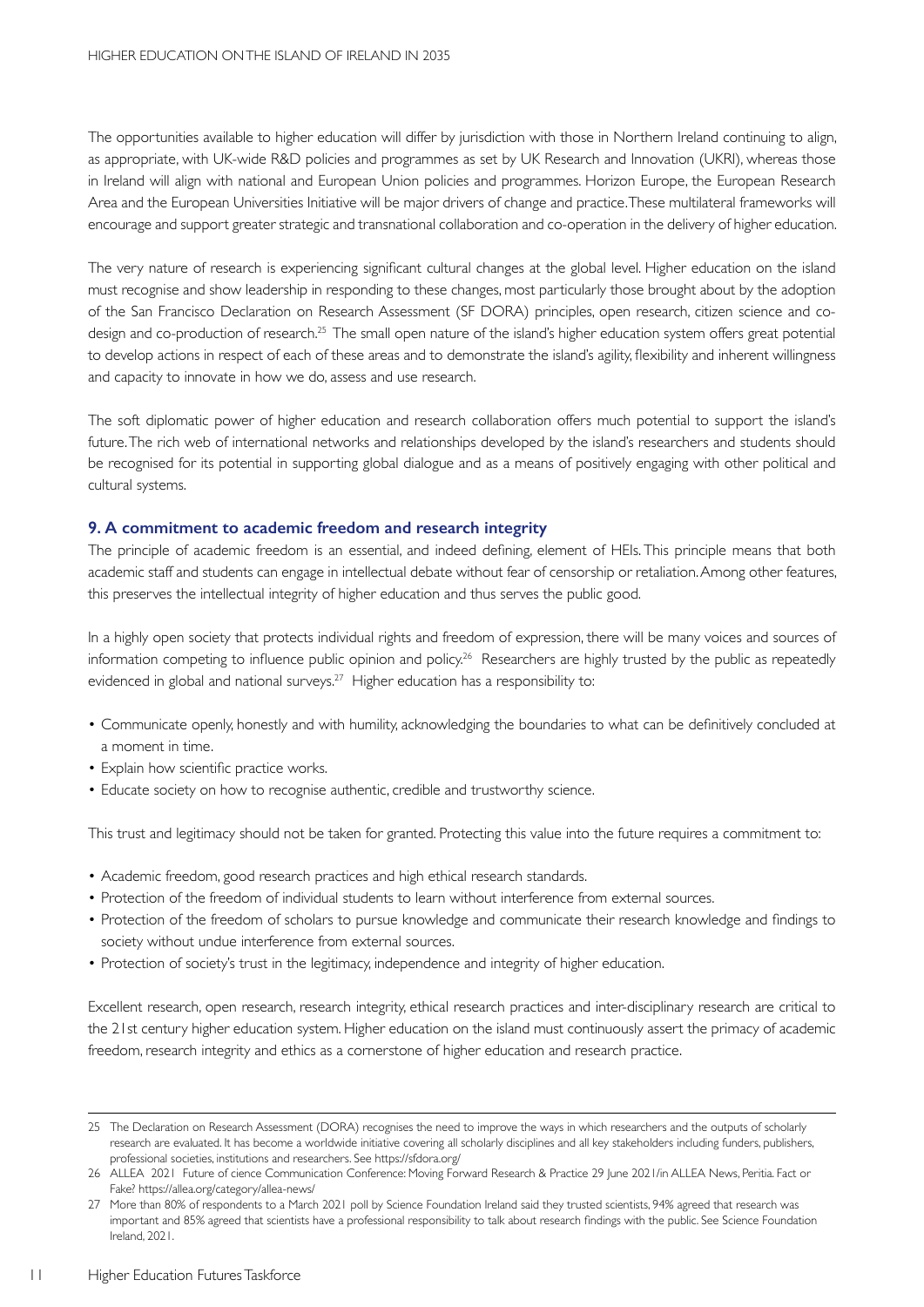#### **10. A commitment to institutional autonomy**

In publicly funded HEIs, the relationship between the government and the HEI is critically important and requires an appropriate balance across the areas of governance, regulation, performance assessment and autonomy. As such, institutional autonomy refers to: 'the degree of self-governance necessary for effective decision making by HEIs and leaders regarding their academic work, standards, management and related activities consistent with principles of equitable access, academic freedom, public accountability, and social responsibility.<sup>' 28</sup>

It is clear from international evidence, however, that there is a strong correlation between the quality of HEIs and their degree of autonomy. In other words, HEIs need to have high levels of institutional autonomy in order to best fulfil their missions and strategies. The promotion and protection of institutional autonomy as a core principle for HEIs on the island of Ireland in the decades ahead will continue to be highly relevant and important.

## **4. A VISION FOR HIGHER EDUCATION ON THE ISLAND OF IRELAND IN 2035**

Building on the framework of intersecting values outlined in the previous section, the HE FuturesTaskforce has developed a vision for higher education on this island in 2035 that relies upon a diversity of institutional missions. Realisation of this vision will result in a significant advancement of our society and economy with particular benefits for individual citizens in terms of prosperity and quality of life.

#### **The core elements of this Vision for 2035 are as follows:**

- • Higher education on the island of Ireland will be renowned for its development of talent, the excellence of its research across the full spectrum of inquiry, the fostering of creativity and innovative mindsets, the active engagement of HEIs with society and industry, its culture of inclusivity and global outlook.
- Appropriate levels of resourcing, north and south, will enable HEIs to deliver on their full potential as centres of learning, knowledge creation and creativity, and as locations where the development of individual talent is a priority.
- Higher education on the island of Ireland will provide an excellent development and learning experience for all students with a focus on personalisation of learning that adapts to the needs and potential of each individual student. HEIs will develop lifelong learning relationships with their student community and their local and regional communities to extend widely the benefits of higher education.
- • Higher education will develop a citizenry with the knowledge, skills and attributes to ensure a vibrant, prosperous and peaceful society and to enable a living and working environment that encourages and rewards innovation and creativity. It will integrate sustainable development issues into all aspects of teaching, learning and research.
- Higher education will build on the lessons from the COVID-19 pandemic and develop an effective hybrid campus model that accommodates the needs of a diverse student and staff community and which recognises the role played by the physical campus in delivering a positive student experience.
- • Leveraging the affordances of digital technology, HEIs will develop and offer flexible and personalised learning pathways, including an unbundling of conventional academic qualifications to accommodate learners at all phases of their working life and beyond.

<sup>28</sup> Scholars at Risk. 2018. Promoting higher education values: a guide for discussion. https://www.scholarsatrisk.org/wp-content/uploads/2020/05/SAR\_ PHV\_DiscussionGuide\_v20\_ONLINE.pdf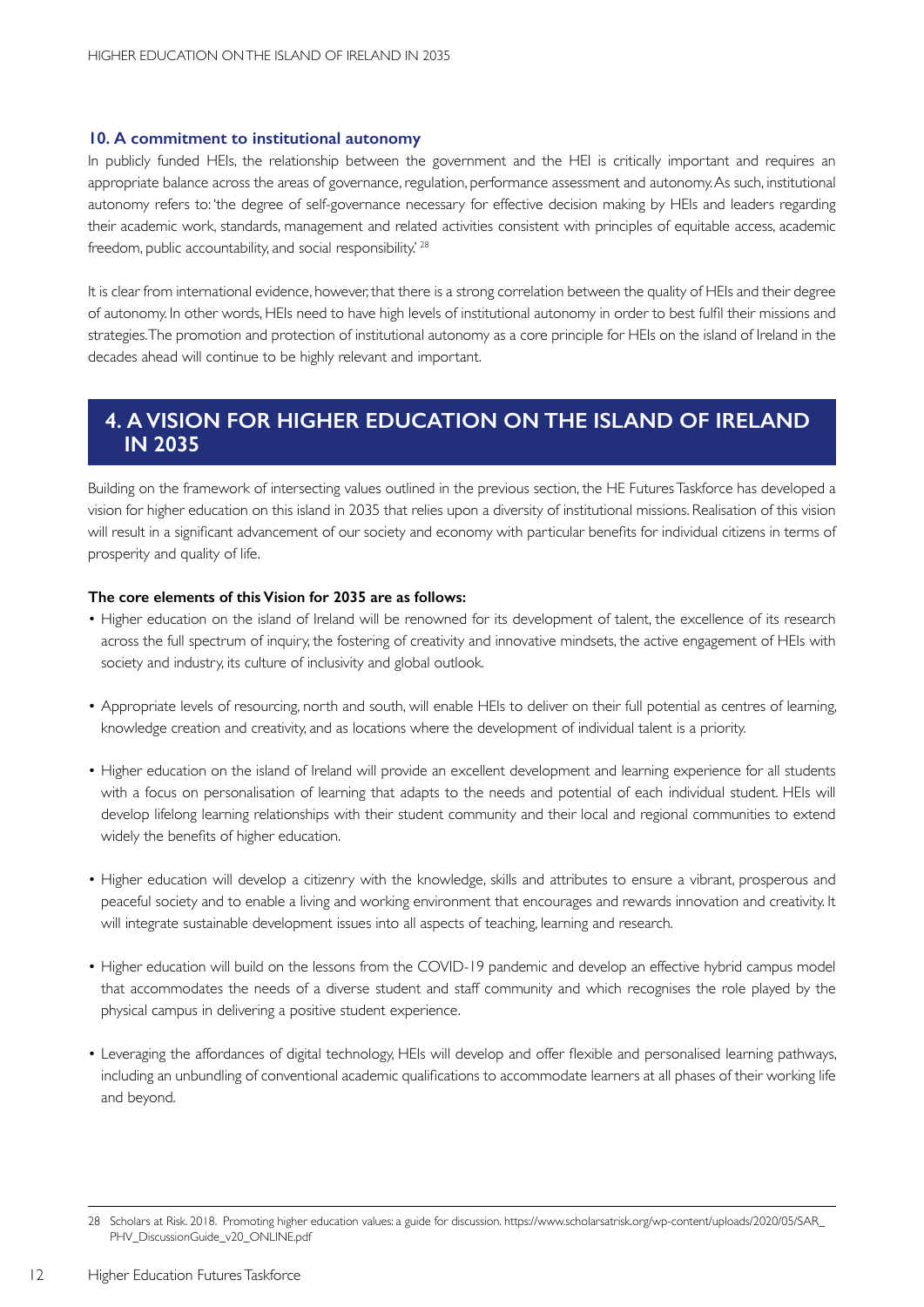## **APPENDIX**

#### **Membership of HE Futures Vision and Values sub-group**

Clare Austick, Union of Students in Ireland (July 2021-) Mark Bailey, MRIA, Emeritus Director, Armagh Observatory

Roger Downer, MRIA, President Emeritus, University of Limerick

Lorna Fitzpatrick, Union of Students in Ireland (July 2019- June 2021)

Brian MacCraith, MRIA (Chair of the Vision and Values sub-group) Former President Dublin City University

Gerry McKenna, MRIA, SeniorVice-President, Royal Irish Academy

Sinéad Riordan, Head of Policy and International Relations, Royal Irish Academy

Dr Róisín Smith, Policy and International Relations, Royal Irish Academy

RIA secretariat: Jennifer Reilly

**The opinions expressed in this discussion paper are those of the HE Futures Vision and Values sub-group and do not necessarily represent those of the Royal Irish Academy.**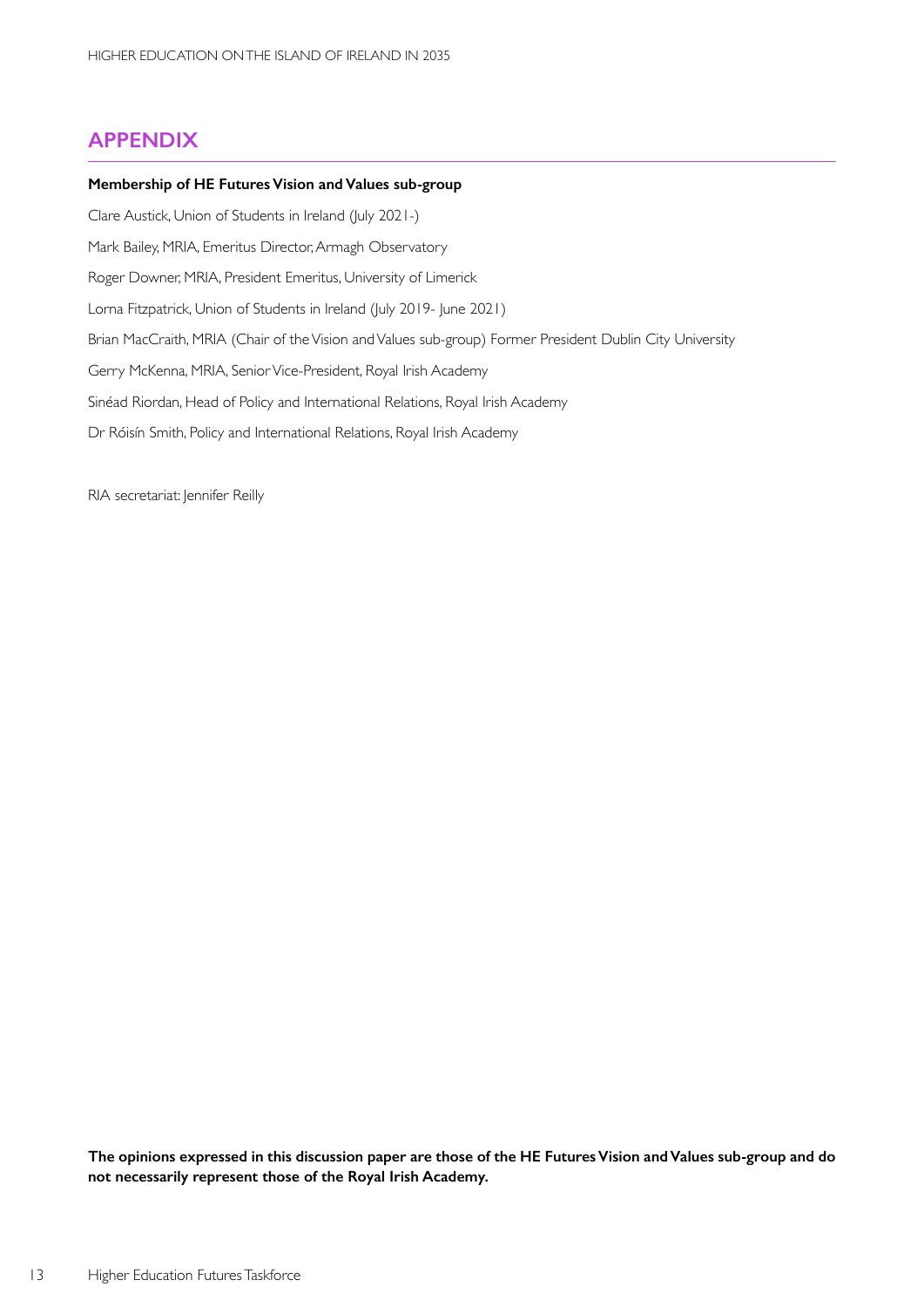## **REFERENCES**

ALLEA. 2021, Fact or Fake? Tackling science disinformation. Discussion Paper, accessed at, https://allea.org/portfolio-item/ fact-or-fake/, 03.09.21

ALLEA, 2018. Building Bridges. Connecting European Excellence. Berlin: ALLEA accessed at: https://allea.org/wp-content/ uploads/2018/06/ALLEAGsbook\_DIGITAL.pdf

ALLEA, 2018. Science in Times of Challenged Trust and Expertise, accessed at: https://allea.org/wp-content/uploads/2019/01/ ALLEA-ConferenceProceedingsDigital.pdf

Bates, T., Cobo, C., Mariño, O. and Wheeler, S., 2020, 'Can ar tificial intelligence transform higher education?', International Journal EducationalTechnology Higher Education, 17, 42 (2020), accessed at: https://doi.org/10.1186/s41239-020-00218-x

Blessinger, P., Sengupta, E. and Makhanya, M., 2018, 'Higher education's key role in sustainable development' IN: University World News, 7 September 2018, accessed at: https://www.universityworldnews.com/post.php?story=20180905082834986, 06.09.21

Duda, G., 2018, 'Distributed Excellence: a model for European Higher Education', IN: UniversityWorld News, 16 November 2018, accessed at: https://www.universityworldnews.com/post.php?story=20181116095806949, 03.09.21

Department of the Economy, Northern Ireland, 2019, Statistical Factsheet 1, Higher Education Age Participation Index for Northern Ireland - 1991/92 to 2014/15

https://dera.ioe.ac.uk/26741/1/Stastical-Factsheet-1-Higher-Education-Age-Par ticipation-Index-for-Nor thern%20Ireland-1991-92-to-2014-15.pdf, 03.09.2021

European Commission, 2020, A European approach to micro-credentials. Background paper for the first meeting of the consultation group on micro-credentials: https://ec.europa.eu/education/education-in-the-eu/european-education-area/aeuropean-approach-to-micro-credentials\_en, 03.09.21

European UniversitiesAssociation, 2021,UniversitiesWithoutWalls. AVision for 2030 https://eua.eu/downloads/publications/ universities%20without%20walls%20%20a%20vision%20for%202030.pdf

HEA, 2018, Key Facts and Figures Higher Education 2018/2018, accessed at: https://hea.ie/assets/uploads/2019/01/Higher-Education-Authority-Key-Facts-Figures-2017-18.pdf

HEA, 2018/2019, Statistics factsheet, 2018/2019 enrolments in higher education https://hea.ie/statistics/data-for-downloadand-visualisations/enrolments/2018-19-enrolment-data-pivot/

Northern Ireland Statistics and Research Agency and Department of the Economy, 2019, Higher Education Statistical Fact Sheet 4: Enrolments at NI Higher Education Institutions by available equality categories: 2015/16 to 2019/20, https://www. economy-ni.gov.uk/sites/default/files/publications/economy/he-statistical-factsheet-4-enrolments-at-HEI-by-equality-2019-20. pdf

OECD, 2020, Digitalisation today: Benefits and risks for teaching and learning. Key messages, accessed at https://www.oecd. org/education/higher-education-policy/Digitalisation-today-webinar-key-messages.pdf,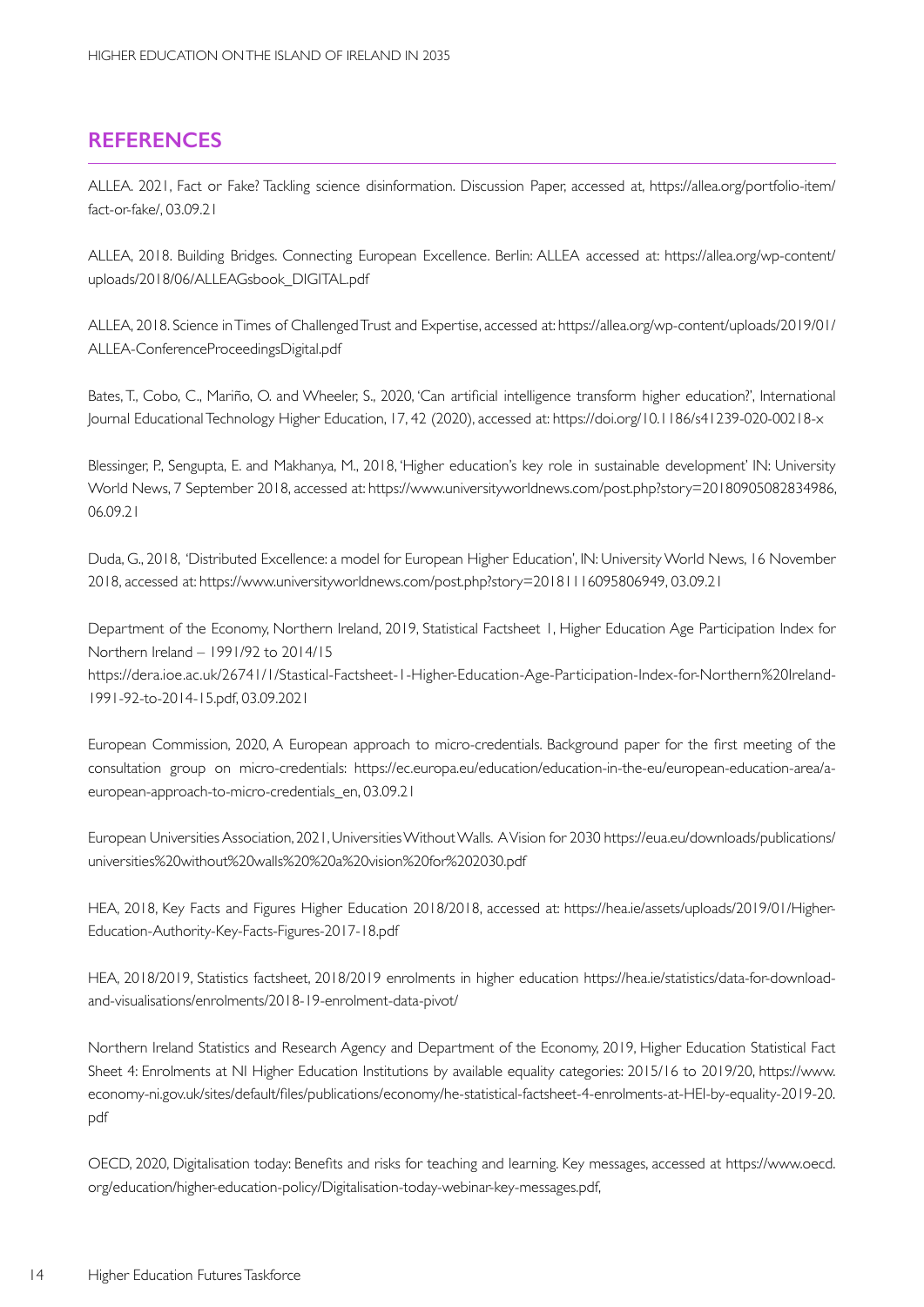Royal Irish Academy, 2017, Research and higher education on the island of Ireland after Brexit. Report of the Royal Irish Academy Brexit Taskforce, accessed at: https://www.ria.ie/sites/default/files/roi\_brexit\_report-\_e-version-1.pdf

Royal Irish Academy, 2021, RIA Higher Education Futures Taskforce position paper, Future Landscapes of Higher Education in Ireland and Nor thern Ireland, accessed at: https://www.ria.ie/policy-and-international-relations/higher-education-andresearch-policy/higher-education-futures

Scholars at Risk, 2018, Promoting Higher Education Values. A guide for Discussion. https://www.scholarsatrisk.org/wpcontent/ uploads/2020/05/SAR\_PHV\_DiscussionGuide\_v20\_ONLINE.pdf

San Francisco Declaration on Research Assessment, 2012, accessed at https://sfdora.org,

Slade, C., 2017, 'New world of work: are universities preparing students for future careers?',Times Higher Education. https:// www.timeshighereducation.com/hub/pa-consulting/p/new-world-work-are-universities-preparing-students-future-careers

Speech by the President of Ireland, Michael D. Higgins, 24 February 2012 at the launch of the Irish Centre for Autism and Neurodevelopmetnal Research, NUI Galway, accessed at: https://www.president.ie/en/media-library/speeches/irish-centrefor-autism-nuig, 08.09.2021.

UK Parliament, 2021, Research impact on policy: briefing document. London: UK Parliament, https://www.parliament.uk/ globalassets/assets/teams/post/research\_impact\_on\_policy\_briefing\_document\_june21.pdf

Van der Zwaan, B., 2017, Higher Education in 2040:A Global Approach.Amsterdam:Amsterdam University Press, www.jstor. org/stable/j.ctvfp63n9.

Žalėnienė, I. and Pereira, P., 2021, 'Higher Education For Sustainability: A Global Perspective.' Geography and Sustainability. Volume 2, Issue 2, pp. 99-106